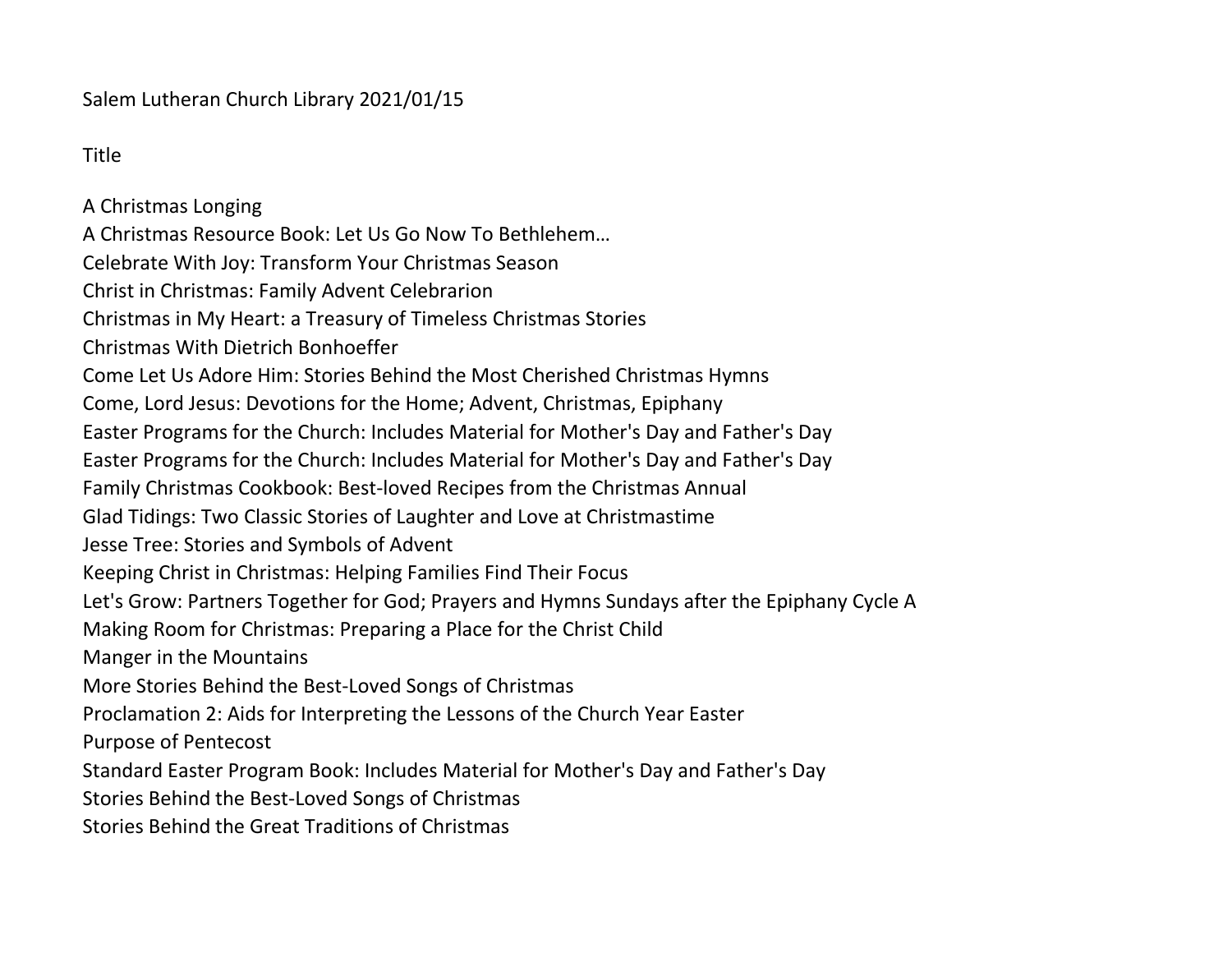Unto Us is Born: Christmas Conversations with the Mother of Jesus Unwrapping the Greatest Gift: a Family Celebration of Christmas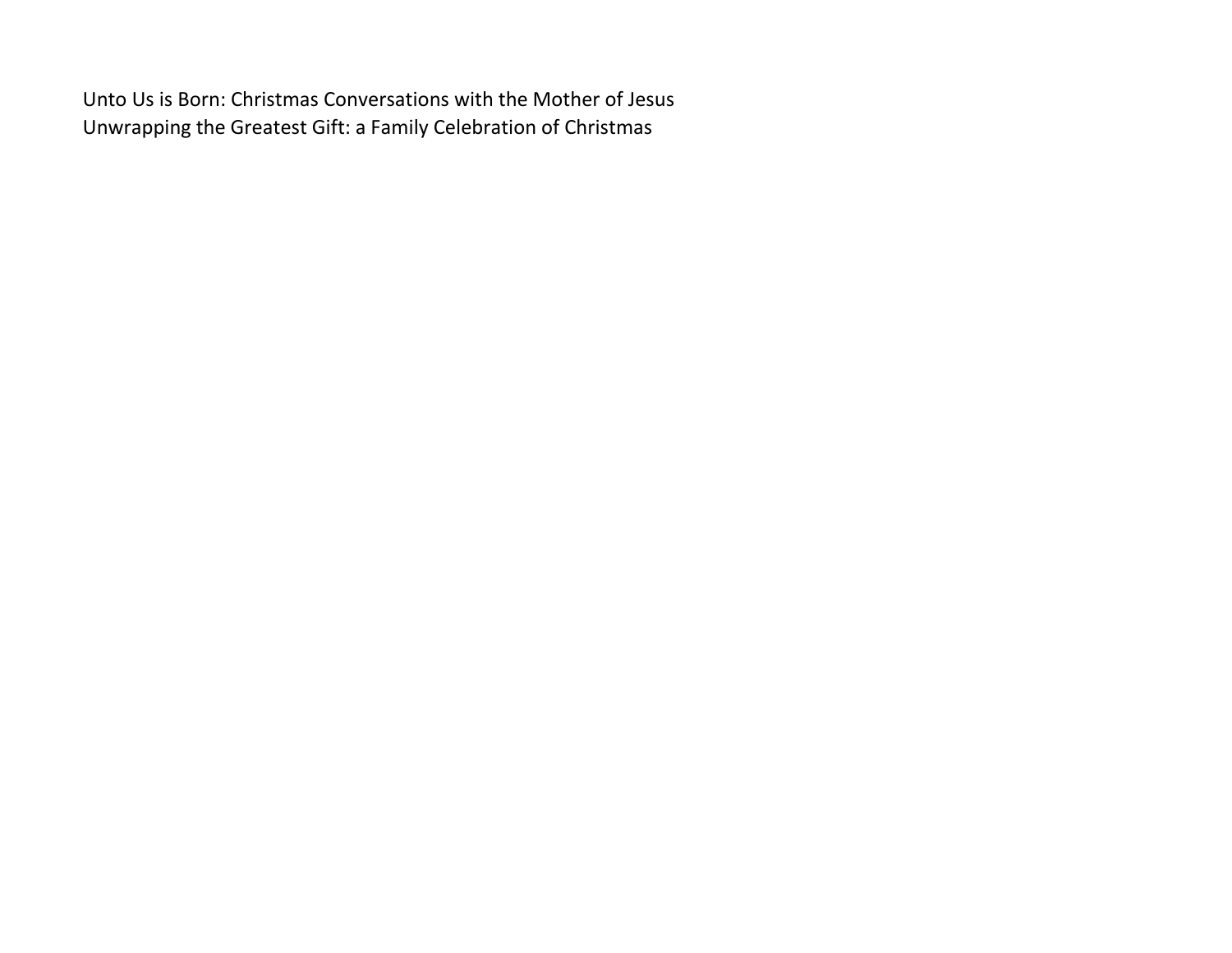## Author **Date** Subject

| Tada, Joni Eareckson               | 1996 Seasonal |
|------------------------------------|---------------|
| Gniewotta, Harold                  | 2005 Seasonal |
| Burnett, Sondra                    | 1992 Seasonal |
| <b>Navpress</b>                    | 1989 Seasonal |
| Wheeler, Joe L.                    | 2002 Seasonal |
| Weber, Manfred ed                  | 2005 Seasonal |
| Morgan, Robert J.                  | 2005 Seasonal |
| Briehl, Susan                      | 1996 Seasonal |
| Fittro, Pat ed                     | 2002 Seasonal |
| Houp, Andrea Summer                | 2004 Seasonal |
| Schieber, Andrea Lee ed.           | 2005 Seasonal |
| Macomber, Debbie                   | 2006 Seasonal |
| Anderson, Raymond & Georgene       | 1990 Seasonal |
| Russo, Steve                       | 1999 Seasonal |
| <b>ELCIC</b>                       | 1992 Seasonal |
| <b>Brokering, Herbert</b>          | 2001 Seasonal |
| Nestingen, James Arne              | 1999 Seasonal |
| Collins, Ace                       | 2006 Seasonal |
| Krentz, Edgar and Vogel, Arthur A. | 1980 Seasonal |
| Osborn, T. L.                      | 1963 Seasonal |
| Fittro, Pat ed                     | 2003 Seasonal |
| Collins, Ace                       | 2003 Seasonal |
| Collins, Ace                       | 2003 Seasonal |

Pub.